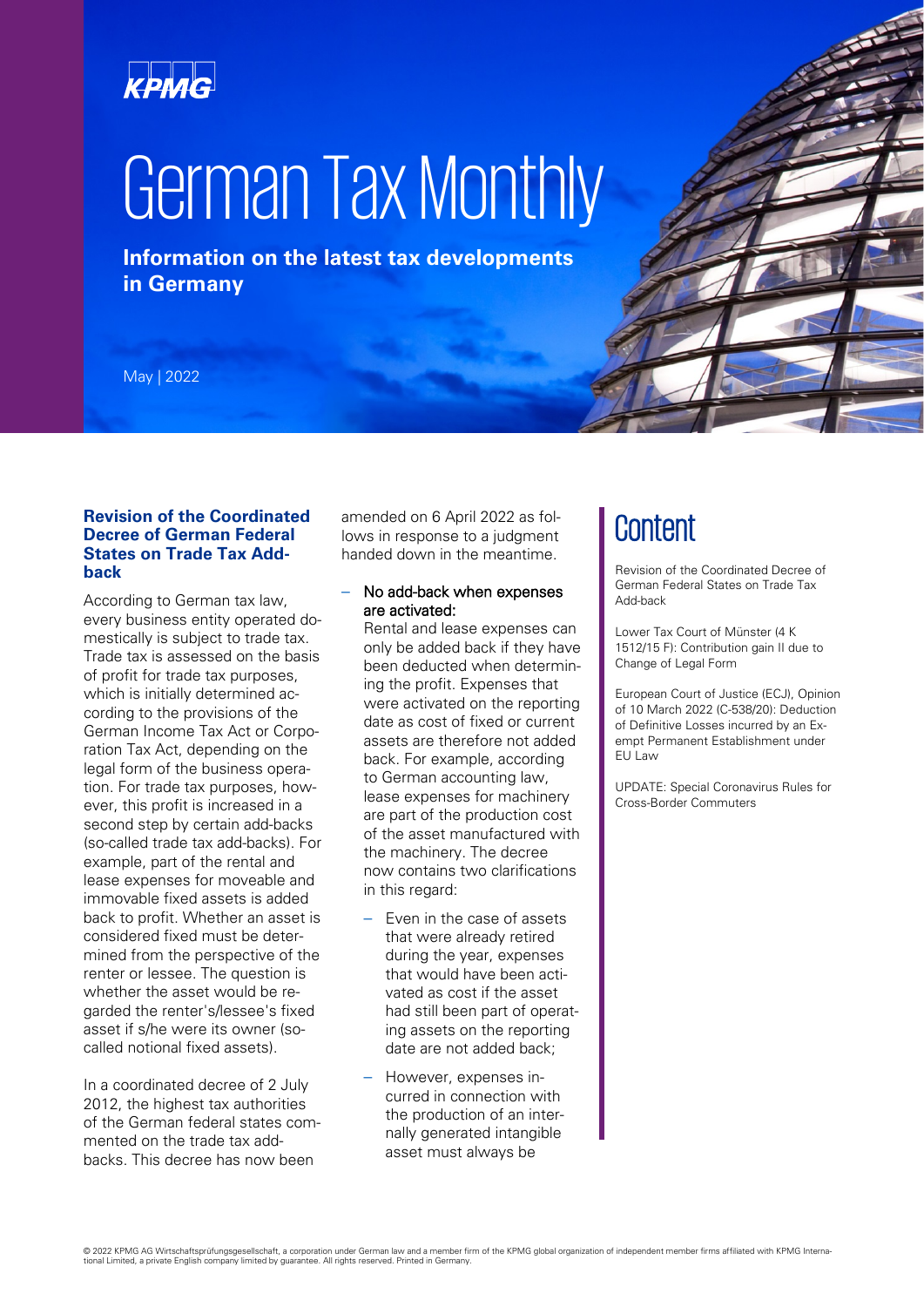added back due to the prohibition on capitalisation (Section 5 (2) German Income Tax Act [EStG]).

#### – Existence of notional fixed assets:

According to case law, the business purpose of the entity must be taken into account when examining whether notional fixed assets exist. The question is whether the business purpose requires the permanent holding of such assets in the individual case. It does not, however, depend on the duration of the rental, meaning that an asset can also be a notional fixed asset if it is only rented for a short period of time.

This has now been upheld by the decree, which states that whether an asset is considered a notional fixed asset depends on the respective specific business purpose in the individual case.

#### – Reference to four BFH judgments:

The decree follows the guiding principles of four BFH judgments on the issue of the existence of notional fixed assets in the case of rental and lease expenses in certain cases. For example, the event real estate rented by a concert organiser is to be allocated to its notional fixed assets, as these assets are to be held permanently for use according to the business purpose.

The amendments are to be applied to all cases still open under procedural law.

#### **Lower Tax Court of Münster (4 K 1512/15 F): Contribution gain II due to Change of Legal Form**

The Lower Tax Court of Münster ruled on 30 December 2021 that a change of legal form of a limited liability company [GmbH] into a limited partnership [KG] immediately after a qualified exchange of limited liability company shares within the meaning of Section 21 (1) sentence 2 of the German Reorganization Tax Act [UmwStG] triggers a contribution gain II.

According to marginal ref. 22.23 of the German Tax Decree on Transformations [UmwSt-Erlass] 2011, any transformation (reorganisation) or contribution (transfer) by both the transferring company and the acquiring corporation following a contribution to a corporation, as well as the transfer of restricted shares as a result of the transformation, leads to a disposal within the meaning of Section 22 (2) sentence 1 UmwStG. The taxation of gains arising from contributions (contribution gain) can only be waived for reasons of equity if the specific individual case is comparable in all respects with the exemptions under Section 22 (1) sentence 6 nos. 2, 4 and 5 UmwStG.

In the case under dispute, a qualified exchange of shares pursuant to Section 21 (1) sentence 2 UmwStG was followed in 2010, on the same day, by a change of the legal form of a corporation (whose shares were contributed as part of an exchange of shares) into a partnership.

In dispute was whether this procedure triggers a contribution gain II within the meaning of Section 22 (2) UmwStG 2006 (superseded version) and, if so, whether a different assessment of tax bases should be considered for reasons of equity in this respect.

The Lower Tax Court concurs with the opinion of the tax authorities and affirms that in the case in dispute there is taxation of contribution gain due to the change of legal form. This could also not be avoided for reasons of equity, as a change of legal form is not comparable in all respects with the exemptions under Section 22 (1) sentence 6 nos. 2, 4 and 5 UmwStG. In the case of a change of legal form into a partnership, the target legal form, as a fundamental characteristic of a transformation transaction, already deviates from the transactions specified in Section 22 (1) nos. 2, 4, 5 UmwStG.

Moreover, the Lower Tax Court has reservations as to whether a tax assessment or determination in deviation of legal requirements would be permissible at all based on marginal ref. 22.23 UmwSt-Erlass 2011. In the case under dispute, however, it was no longer necessary to make a final decision on whether the UmwSt-Erlass 2011 is in line with the principle of administrative legality in this respect, although it contains typifying, subsumable regulations.

The appeal against the decision of the Lower Tax Court of Münster is pending before the German Federal Tax Court under file number I R 10/22.

#### **European Court of Justice (ECJ), Opinion of 10 March 2022 (C-538/20): Deduction of Definitive Losses incurred by an Exempt Permanent Establishment under EU Law**

In a reference for a preliminary ruling procedure submitted to the ECJ, the German Federal Tax Court (BFH) had requested clarification on whether the European freedom of establishment would require losses disregarded in the United Kingdom due to the closure of the permanent establishment in that country to be considered as definitive losses and thus have a tax-reducing effect on the

<sup>© 2022</sup> KPMG AG Wirtschaftsprüfungsgesellschaft, a corporation under German law and a member firm of the KPMG global organization of independent member firms affiliated with KPMG International Limited, a private English company limited by guarantee. All rights reserved. Printed in Germany.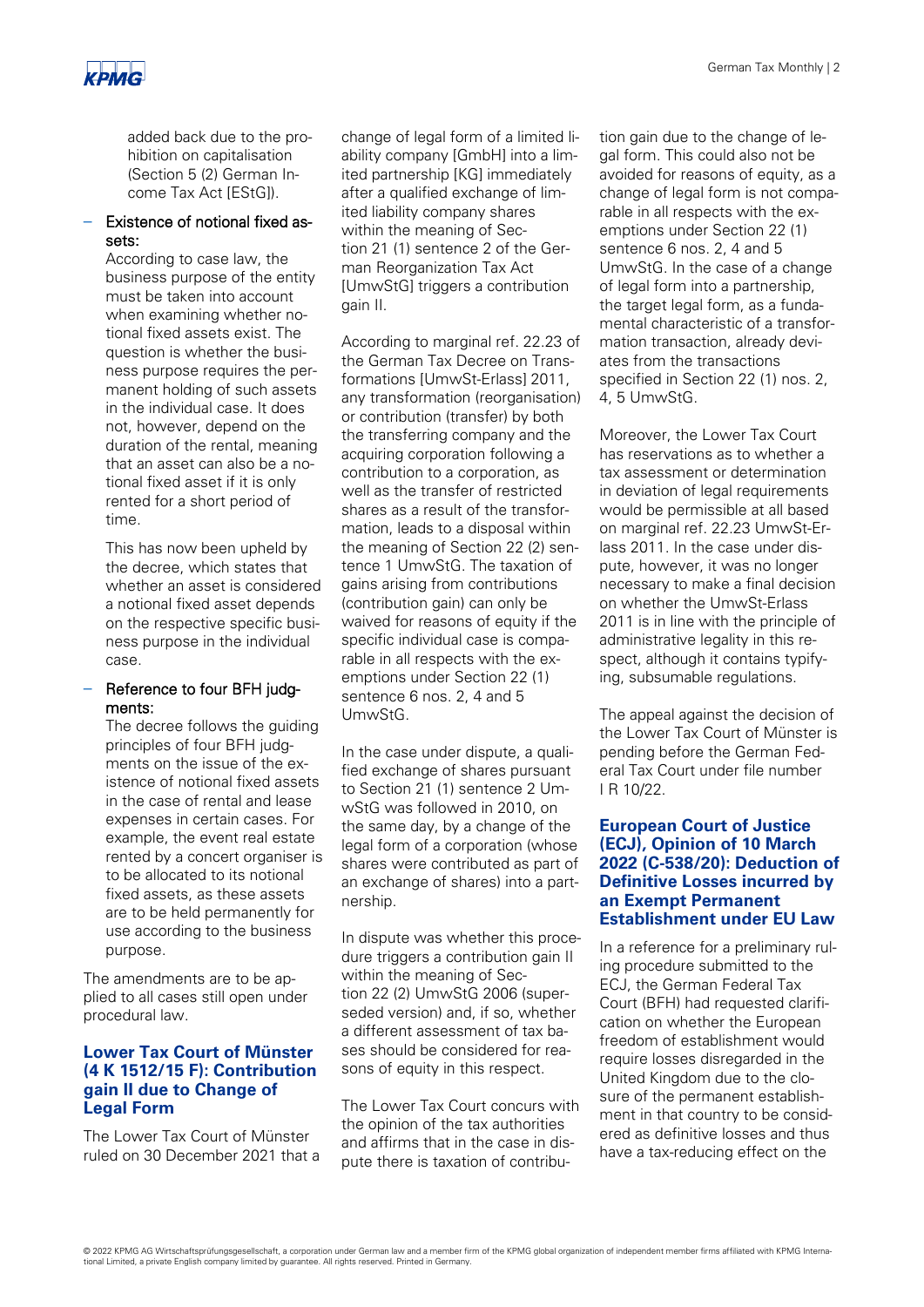

tax base in Germany. The questions of the BFH referred for a preliminary ruling have now been answered by Advocate General at the ECJ Collins as part of his proposed decision of 10 March 2022.

At the centre of the request for a preliminary ruling was the question of whether in cases of permanent establishments exempted under a double taxation treaty (DTT), where the State in which the parent company is located exempts the income of the non-resident permanent establishment as a whole from taxation by virtue of a bilateral agreement, there is at all a necessary objective comparability of the situations within the meaning of ECJ case law.

This disputed subject dates back to the landmark ruling of 13 December 2005 "Marks & Spencer" (C 446/03), in which the ECJ established the construct of definitive losses for the first time. In the past, the ECJ in its judgment on the Timac Agro case (17 December 2015, C-388/14) – and the BFH in its implementation ruling of 22 February 2017, I R 2/15 – had initially rejected consideration of a permanent establishment's definitive losses. However, in its more recent ruling in 2018 on the Bevola/Trock case (12 June 2018, C-650/16), the ECJ then stated to the contrary that EU law does require definitive losses to be considered.

The Advocate General has for the first time put these supposedly contradictory ECJ statements into an overall context and differentiates as follows. Objective comparability of the taxation situations of resident and non-resident permanent establishments only exists if the State in which the parent company is located is authorised to tax the non-resident permanent establishment's income. However, this is not the case if the parent company state and the non-resident

permanent establishment state have bilaterally agreed by way of a DTT that the parent company state has actually and completely waived its authority to tax the permanent establishment's income.

If the ECJ follows the Advocate General's comments with regard to the lack of objective comparability in DTT exemption cases, then the additional questions referred by the BFH to the ECJ regarding the structure and extent of final losses incurred by a permanent establishment are no longer relevant.

The ECJ is not bound by the Advocate General's opinion. It remains to be seen whether the Court will adopt the Advocate General's proposed decision in this case.

#### **UPDATE: Special Coronavirus Rules for Cross-Border Commuters**

In the interim, various consultation agreements between Germany and its neighbouring countries have been extended for the last time until 30 June 2022 or terminated with effect from this date.

The coronavirus pandemic presents particular challenges for cross-border commuters who normally commute daily from their country of residence to work in another country. For this reason, the German Federal Ministry of Finance [BMF] has concluded temporary consultation agreements with neighbouring countries for cross-border commuters in order to prevent salaries and wages from becoming taxable in the country of residence of the crossborder commuters due to working from home. Accordingly, working days for which salary or wages are received and on which cross-border commuters only work from home because of measures to combat the coronavirus epidemic are considered working days

spent in the contracting state in which the employees would normally have carried out their work. The agreements in general apply to working days from 11 March 2020.

The measures taken in response to the COVID-19 pandemic have been largely lifted in most countries. By mutual agreement, Germany and several of its neighbouring countries have therefore now agreed to also phase out the consultation agreements.

Here is an overview of the existing consultation agreements and their periods of validity:

#### – Austria, Switzerland

The agreements with Austria and Switzerland were for the last time extended until 30 June 2022 respectively terminated with effect from the end of 30 June 2022. The two agreements also apply to public sector employees and both include an explanation of situations when a home office is considered a permanent establishment.

– Luxembourg, Poland This consultation agreements with Luxembourg and Poland were terminated with effect from 30 June 2022. Likewise. they are also applicable to public sector employees.

#### – The Netherlands, France and Belgium

The agreements with the Netherlands and France were terminated with effect from 30 June 2022. The agreement with Belgium was for the last time extended until 30 June 2022.